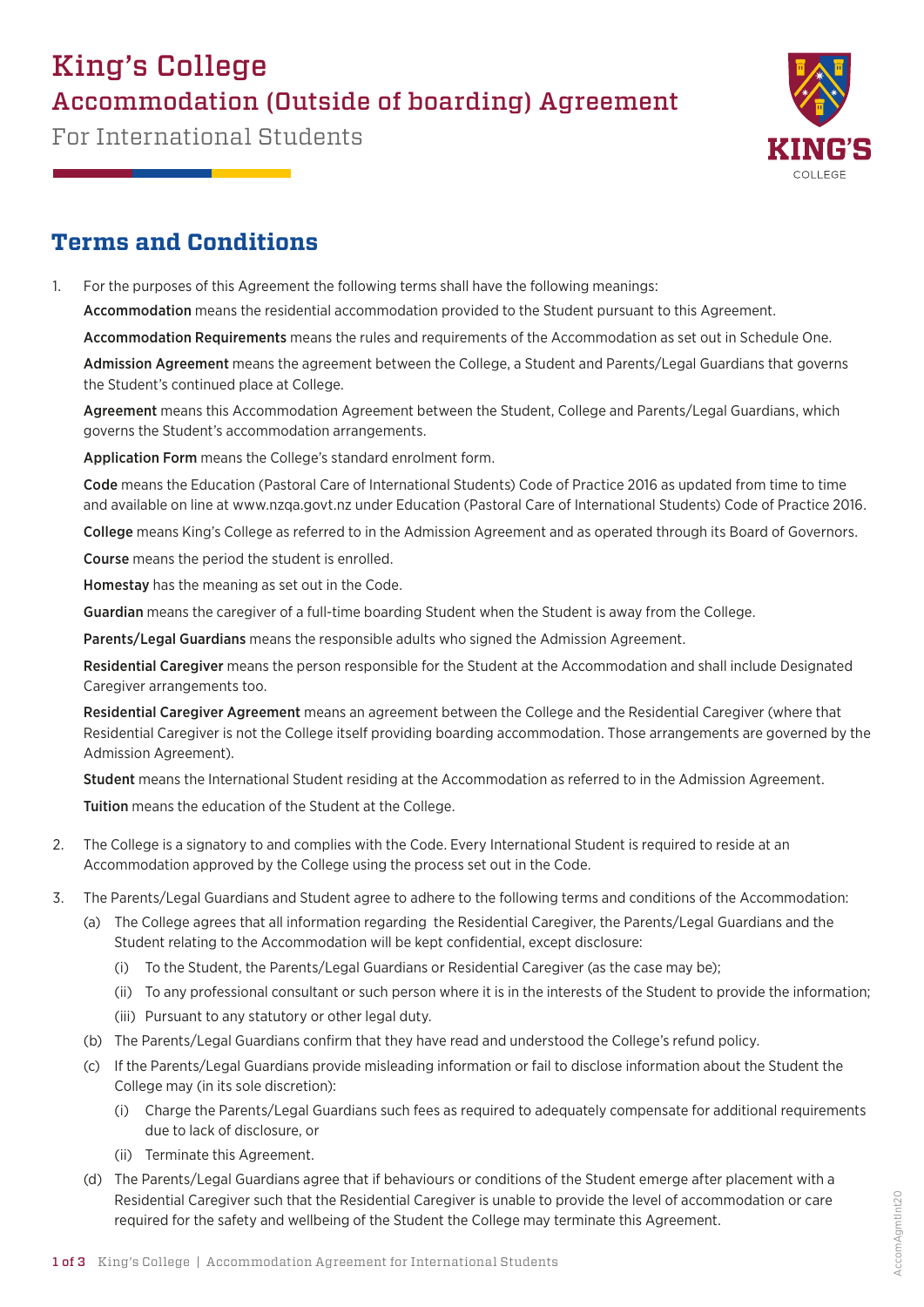- 4. The initial appointment and ongoing engagement of the Residential Caregiver is subject at all times to:
	- (a) the Residential Caregiver and the College entering into a Residential Caregiver Agreement (or where applicable, Designated Caregiver Agreement); and
	- (b) the College's usual requirements and policies in relation to the Accommodation.
- 5. The College will ensure that to the best of its ability:
	- (a) The Accommodation provides a safe, positive and healthy environment for the Student and complies with the Code;
	- (b) The Residential Caregiver's appointment has not involved any form of gift (financial or otherwise) to or from a third party;
	- (c) The appointment of the Residential Caregiver does not represent any actual or perceived conflict of interest, and that any possible conflict of interest has been notified to the College;
	- (d) The Residential Caregiver will take all reasonable steps to ensure the Student's compliance with New Zealand laws (including, where appropriate, informing the Student of such laws), and to comply with the College's International Student Rules and will immediately report any possible legal breach to the College; and
	- (e) The Student only engages in lawful, responsible and positive recreational activities outside of College.
- 6. The College may take such measures as it considers appropriate (acting reasonably) to monitor compliance with the Code. This may include, without limitation, regular check-ins with both the Student and the Residential Caregiver.

#### Expectations

7. The Student will comply at all times with the Accommodation Requirements, Policies and the Parents/Legal Guardians shall work with the College to ensure such compliance.

#### Fees

8. The Parents must pay all Accommodation fees to the College in accordance with the College's fee schedule.

#### **Termination**

- 9. The College reserves the right to summarily terminate this Agreement if the Student is in breach of the Accommodation Requirements.
- 10. Where this Agreement is terminated, fees may be refunded in accordance with College Policies.
- 11. In the event that the Student is removed from a Residential Caregiver for any reason, the College will take all reasonable steps to source, over a reasonable period of time (as determined by the College in its absolute discretion), appropriate alternative approved accommodation for the Student.

#### Disputes and Grievances

12. The parties agree that any dispute or grievance in relation to this Agreement will be resolved in accordance with the Code and the College Policies.